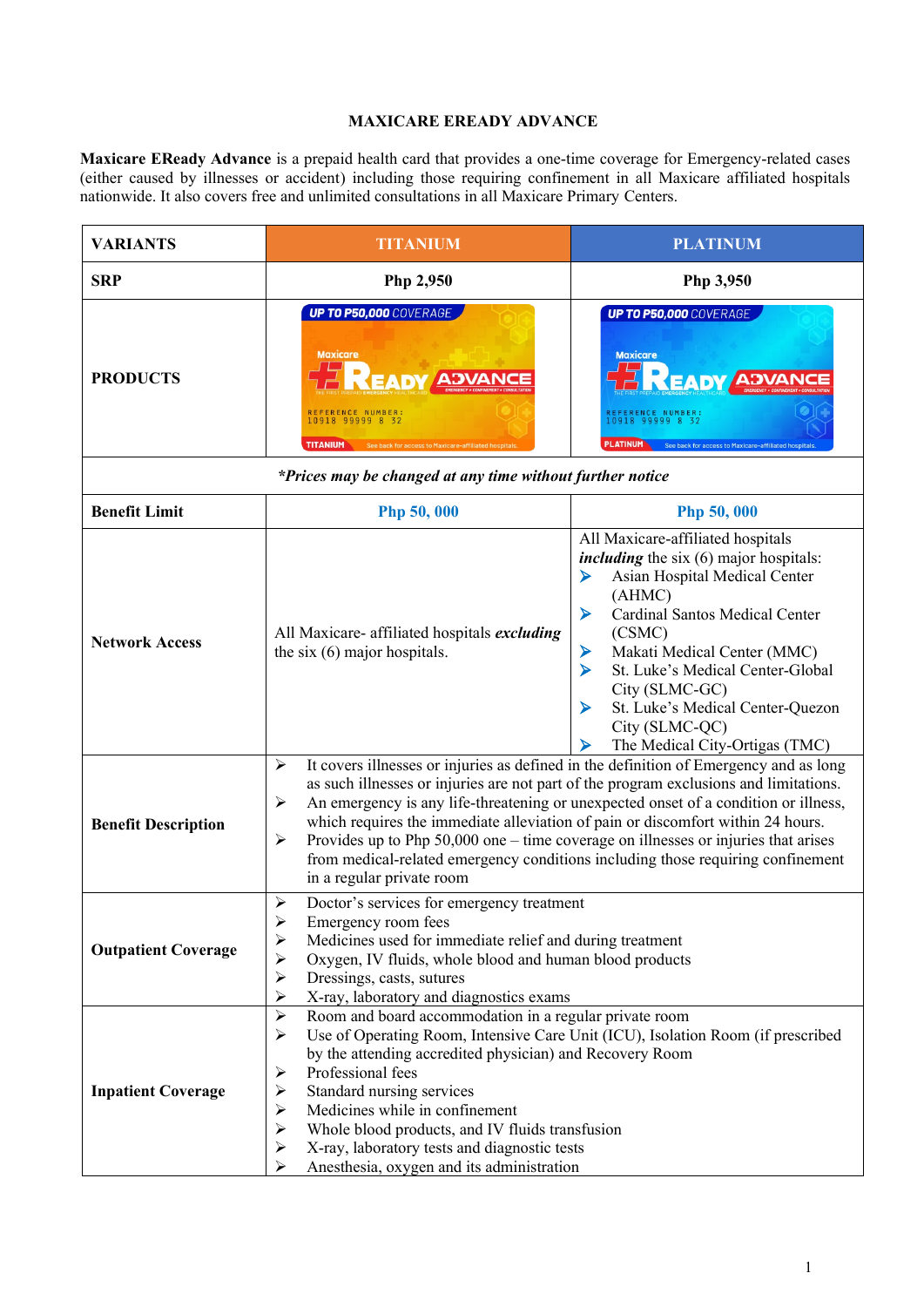| <b>Age Qualification</b>                                                                 | 15 days old to 65 years old                                                                                                                                                                                                                                                                                                                                                                                                                                                                                                                                                                                                                                                                                                                                                                                                                                                                                                                                                                                                                                                                                                                                                                                                                                                                                                                                                                                                                                          |  |  |
|------------------------------------------------------------------------------------------|----------------------------------------------------------------------------------------------------------------------------------------------------------------------------------------------------------------------------------------------------------------------------------------------------------------------------------------------------------------------------------------------------------------------------------------------------------------------------------------------------------------------------------------------------------------------------------------------------------------------------------------------------------------------------------------------------------------------------------------------------------------------------------------------------------------------------------------------------------------------------------------------------------------------------------------------------------------------------------------------------------------------------------------------------------------------------------------------------------------------------------------------------------------------------------------------------------------------------------------------------------------------------------------------------------------------------------------------------------------------------------------------------------------------------------------------------------------------|--|--|
| <b>Enrollment Eligibility</b>                                                            | Member can enroll another card after Seven (7) days from the date of availment.                                                                                                                                                                                                                                                                                                                                                                                                                                                                                                                                                                                                                                                                                                                                                                                                                                                                                                                                                                                                                                                                                                                                                                                                                                                                                                                                                                                      |  |  |
| <b>Activation</b>                                                                        | Seven (7) calendar days after successful SMS registration                                                                                                                                                                                                                                                                                                                                                                                                                                                                                                                                                                                                                                                                                                                                                                                                                                                                                                                                                                                                                                                                                                                                                                                                                                                                                                                                                                                                            |  |  |
| <b>Expiration</b>                                                                        | Membership is valid for one $(1)$ year from the time of activation                                                                                                                                                                                                                                                                                                                                                                                                                                                                                                                                                                                                                                                                                                                                                                                                                                                                                                                                                                                                                                                                                                                                                                                                                                                                                                                                                                                                   |  |  |
| <b>Other Features</b>                                                                    | Group Life with ADD&D (Accidental Death, Dismemberment & Disablement) for<br>≻<br>up to P 50,000<br>Emergency medical evacuation for members who are more than 150km away from<br>➤<br>place of residence<br>10% discount on Metro Dental services (www.metrodental.com.ph)<br>➤                                                                                                                                                                                                                                                                                                                                                                                                                                                                                                                                                                                                                                                                                                                                                                                                                                                                                                                                                                                                                                                                                                                                                                                     |  |  |
| How to avail for<br>emergencies?                                                         | Upon entry to a Maxicare-affiliated hospital for ER treatment, member must<br>≻<br>present his/her Maxicare EReady Advance card or e-card together with a valid<br>government/company/school-issued ID.<br>Provider will swipe the Maxicare EReady Advance card or input the card or e-card<br>≻<br>number and policy number specified in the e-card at the POS terminal for the<br>release of Letter of Eligibility (LOE).<br>Provider will call the Maxicare Customer Care Hotline for approval and issuance of<br>≻<br>Letter of Authorization (LOA) if ER case and confinement (if applicable) is<br>approved.                                                                                                                                                                                                                                                                                                                                                                                                                                                                                                                                                                                                                                                                                                                                                                                                                                                   |  |  |
| How to avail free<br>consultations in<br><b>Maxicare Primary</b><br><b>Care Centers?</b> | Upon entry to a Maxicare Primary Care Center, the member must tap or swipe the<br>≻<br>Maxicare EReady Advance card or input the card or e-card number and policy<br>number specified in the e-card at the POS queueing system.                                                                                                                                                                                                                                                                                                                                                                                                                                                                                                                                                                                                                                                                                                                                                                                                                                                                                                                                                                                                                                                                                                                                                                                                                                      |  |  |
| How to register using<br>your Physical Card?                                             | <b>VIA ONLINE</b><br>1. Go to https://memberviewpoint.maxicare.com.ph<br>2. Scratch the card number portion of the card<br>3. Enter the Policy and Card Number<br>4. Provide the required member details<br>5. Once you have successfully registered, you will receive your Maxicare EReady<br>Advance electronic health card (eCard) through an SMS and email notification<br><b>VIA SMS</b><br>1. Scratch the card number portion of the card<br>2. Register the Maxicare EReady Advance prepaid card by following the text format:<br>MAXIPREPAID/POLICY NUMBER/CARD NUMBER/FIRST NAME/MIDDLE<br>INITIAL/LAST NAME/SUFFIX/BIRTHDATE MMDDYYYY/GENDER/CIVIL<br>STATUS/EMAIL(optional)<br>Ex with email: MAXIPREPAID<br>123456789012/12345678901234567/JUAN/A/DELA<br>CRUZ/JR/01021990/M/S/juandelacruz@gmail.com<br>Ex without email: MAXIPREPAID 123456789012/12345678901234567/JUAN/A/<br>DELA CRUZ/JR/01021990/M/S<br>Kindly indicate an asterisk $(*)$ for fields not applicable<br>For the card number, please refer to the back portion of your Maxicare EReady<br>a.<br>Advance card<br>b. For the policy number, please refer to the front bottom portion of your Maxicare<br>EReady card<br>c. Examples of suffixes are "JR", "SR", "II", "III", "IV".<br>d. For gender, enter "M" or "m" for male and "F" or "f" for female<br>e. For civil status, enter "S" for Single, "M" for Married, "D" for Divored, "SP"<br>for Single Parent", and "W" for Widow |  |  |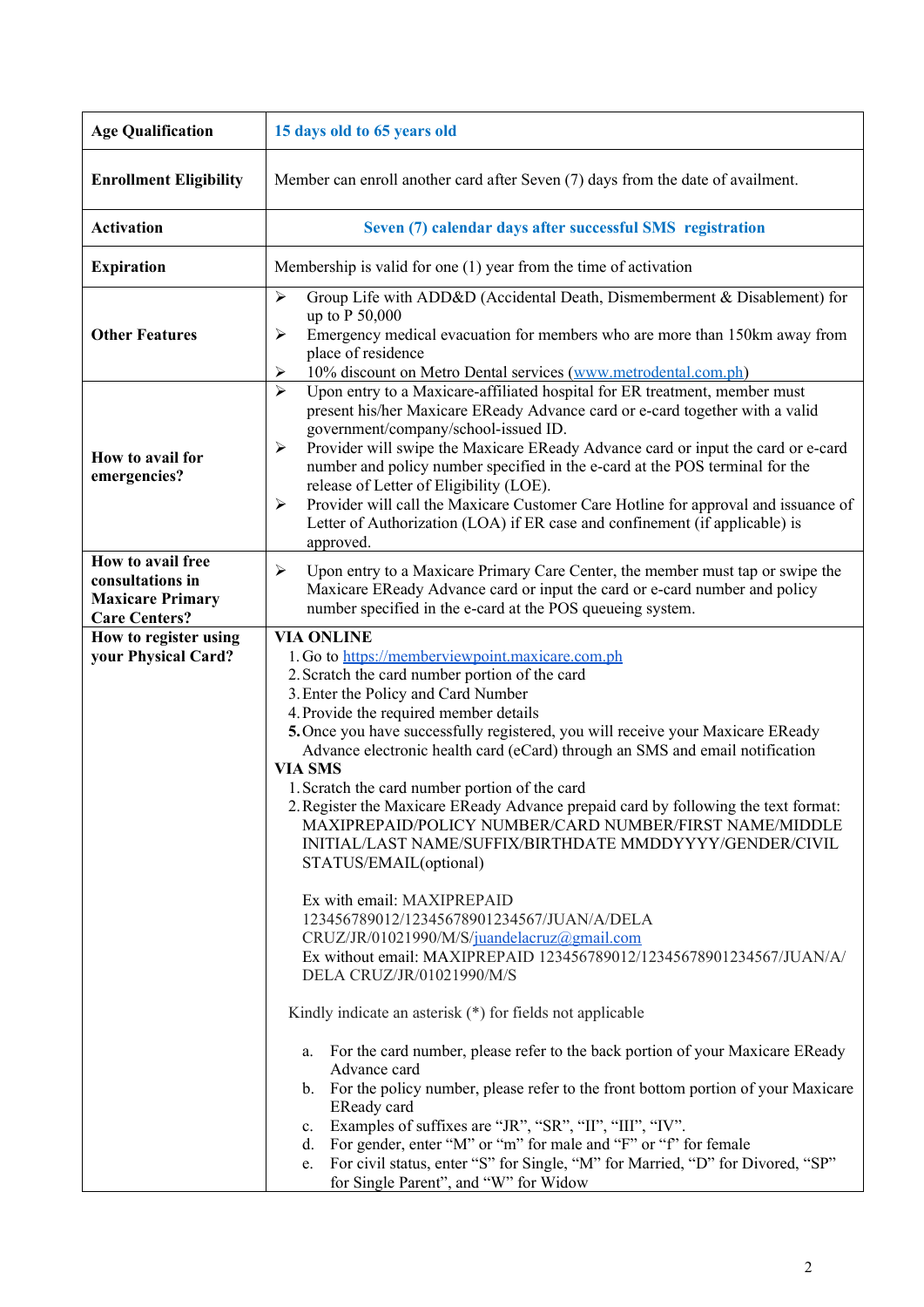|                            | 3. Send SMS to 2086 (for Globe users) or 4229 (for Smart users)                                                                                                  |  |  |
|----------------------------|------------------------------------------------------------------------------------------------------------------------------------------------------------------|--|--|
|                            | Member will receive a notification of successful SMS membership enrollment.<br>≻                                                                                 |  |  |
|                            | Otherwise, follow the SMS instruction for invalid registration                                                                                                   |  |  |
|                            | Please wait for seven (7) days for your membership to be activated<br>➤                                                                                          |  |  |
|                            | <b>VIA SMS</b>                                                                                                                                                   |  |  |
|                            |                                                                                                                                                                  |  |  |
|                            | Register the Reference Number found in the main front cover of the<br>1)                                                                                         |  |  |
|                            | card.                                                                                                                                                            |  |  |
|                            | Text in the following format:                                                                                                                                    |  |  |
|                            | MAXI REG 13 Digit reference number/First Name/Middle Name/Last                                                                                                   |  |  |
|                            | Name/Extension/Birthdate/Gender/Civil Status/Email                                                                                                               |  |  |
|                            |                                                                                                                                                                  |  |  |
|                            | Ex:                                                                                                                                                              |  |  |
|                            | <b>MAXI</b>                                                                                                                                                      |  |  |
| How to register using      | REG1111111111111/Juan/Beta/Alpha/*/01012000/M/S/juan@gmail.co                                                                                                    |  |  |
| your Electronic            | m                                                                                                                                                                |  |  |
| <b>Voucher and Non</b>     |                                                                                                                                                                  |  |  |
| <b>Intrinsic Card?</b>     | 2) Send to 2086 for GLOBE subscribers and 4629 for SMART                                                                                                         |  |  |
|                            | subscribers.<br>3) Once you have successfully registered, you will receive your Maxicare                                                                         |  |  |
|                            | Prepaid electronic health card (eCard) containing the Policy number                                                                                              |  |  |
|                            | and Card number through an SMS and email notification.                                                                                                           |  |  |
|                            | <b>VIA ONLINE</b>                                                                                                                                                |  |  |
|                            |                                                                                                                                                                  |  |  |
|                            | Go to https://memberviewpoint.maxicare.com.ph<br>1)                                                                                                              |  |  |
|                            | 2) Enter the Reference Number found in the main front cover of the card.                                                                                         |  |  |
|                            | 3) Provide the required member details.                                                                                                                          |  |  |
|                            | Once you have successfully registered, you will receive your Maxicare<br>4)                                                                                      |  |  |
|                            | Prepaid electronic health card (eCard) containing the Policy number                                                                                              |  |  |
|                            | and Card number through an SMS and email notification.<br>1.<br>Services obtained for emergency conditions from physicians and hospitals in                      |  |  |
|                            | any of the following circumstances:                                                                                                                              |  |  |
|                            | a. Non-affiliated physicians in non-affiliated hospitals                                                                                                         |  |  |
|                            | b. Affiliated physicians in non-affiliated hospitals or other non-                                                                                               |  |  |
|                            | affiliated healthcare facilities                                                                                                                                 |  |  |
|                            | 2.<br>Injuries, infections or conditions resulting from negligence, alcoholic liquor                                                                             |  |  |
|                            | intake, unauthorized use of prohibited drugs or regulated drugs, violation of                                                                                    |  |  |
|                            | law or ordinance or unnecessary exposure to imminent danger, direct or                                                                                           |  |  |
|                            | indirect participation in the commission of crime, direct participation in riots,<br>strikes, and other civil disturbances, war or any combat-related activities |  |  |
|                            | while in military service, extreme sports, developmental disorders,                                                                                              |  |  |
|                            | circumcision and sex transformation, tattoos, body piercing and attempted                                                                                        |  |  |
| <b>Exclusions and</b>      | suicide, acupuncture, congenital, genetic and hereditary conditions, and                                                                                         |  |  |
| <b>Limitations</b>         | chronic dermatoses                                                                                                                                               |  |  |
|                            | HIV and AIDS-related diseases, sexually transmitted diseases<br>3.                                                                                               |  |  |
|                            | 4.<br>All pregnancy and maternity-related conditions                                                                                                             |  |  |
|                            | 5.<br>Epidemic or pandemic infectious diseases                                                                                                                   |  |  |
|                            | 6.<br>Psychiatric and/or psychological disorders                                                                                                                 |  |  |
|                            | 7.<br>Aesthetic, cosmetic and reconstructive surgery<br>8.<br>Oral surgery and dental treatments                                                                 |  |  |
|                            | 9.<br>All types of vaccines except for animal bites                                                                                                              |  |  |
|                            | 10.<br>Pregnancy test                                                                                                                                            |  |  |
|                            | Take-home medicines<br>11.                                                                                                                                       |  |  |
|                            | 12.<br>Medico-legal fees                                                                                                                                         |  |  |
|                            | 13.<br>Ambulance service if within 150km from place of residence                                                                                                 |  |  |
| <b>Important Reminders</b> | 1.<br>The Maxicare EReady Advance card or e-card must be presented at all times                                                                                  |  |  |